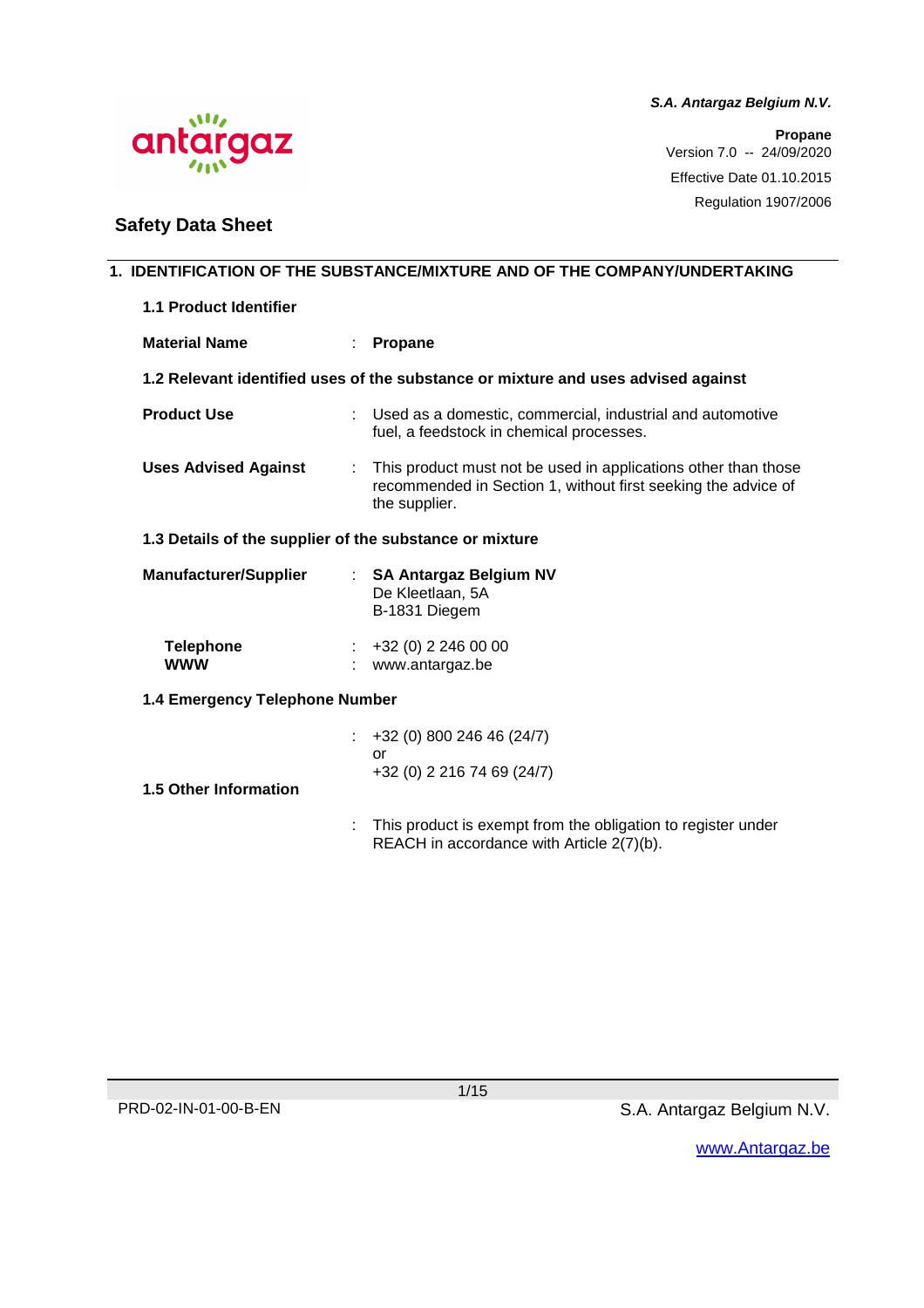**Propane** Version 7.0 -- 24/09/2020 Effective Date 01.10.2015 Regulation 1907/2006



# **Safety Data Sheet**

# **2. HAZARDS IDENTIFICATION**

### **2.1 Classification of substance or mixture**

| <b>Regulation (EC) No 1272/2008 (CLP)</b> |                         |
|-------------------------------------------|-------------------------|
| Hazard classes / Hazard categories        | <b>Hazard Statement</b> |
| Flammable Gas, Category 1                 | H <sub>220</sub>        |
| Gases under pressure                      | H <sub>280</sub>        |

#### **2.2 Label Elements**

### **Labeling according to Regulation (EC) No 1272/2008**

**Symbol(s)** :

| <b>Signal Words</b>                 | Danger                                                                                                                                     |
|-------------------------------------|--------------------------------------------------------------------------------------------------------------------------------------------|
| <b>CLP Hazard Statements</b>        | <b>PHYSICAL HAZARDS:</b><br>H220: Extremely flammable gas.<br>H280: Contains gas under pressure; may explode if heated.                    |
|                                     | <b>HEALTH HAZARDS:</b><br>Not classified as a health hazard under GHS criteria.                                                            |
|                                     | ENVIRONMENTAL HAZARDS:<br>Not classified as an environmental hazard under GHS criteria.                                                    |
|                                     |                                                                                                                                            |
| <b>CLP Precautionary statements</b> |                                                                                                                                            |
| <b>Prevention</b>                   | : P102: Keep out of reach of children.<br>P210: Keep away from heat/sparks/open flames/hot surfaces.<br>– No smoking.                      |
|                                     | P243: Take precautionary measures against static discharge.                                                                                |
| <b>Response</b>                     | P377: Leaking gas fire: Do not extinguish, unless leak can be<br>stopped safely.<br>P381: Eliminate all ignition sources if safe to do so. |
|                                     |                                                                                                                                            |
|                                     | 2/15                                                                                                                                       |

PRD-02-IN-01-00-B-EN S.A. Antargaz Belgium N.V.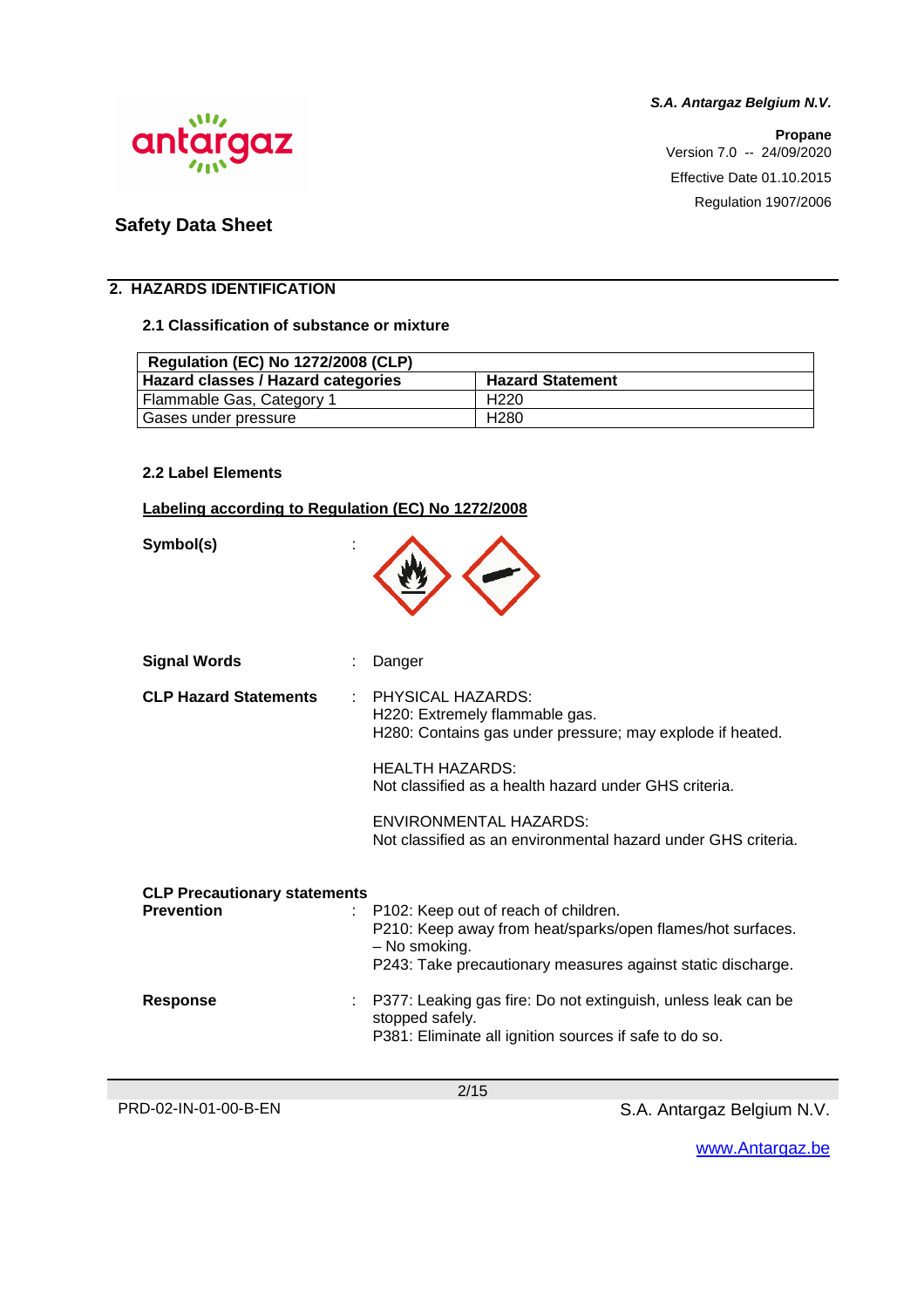**Propane** Version 7.0 -- 24/09/2020 Effective Date 01.10.2015 Regulation 1907/2006



#### **3. COMPOSITION/INFORMATION ON INGREDIENTS**

| 3.1 Substance                  |                                                                                                                                                                                                                                                                                                    |
|--------------------------------|----------------------------------------------------------------------------------------------------------------------------------------------------------------------------------------------------------------------------------------------------------------------------------------------------|
| CAS No.                        | 74-98-6                                                                                                                                                                                                                                                                                            |
| 3.2 Mixtures                   |                                                                                                                                                                                                                                                                                                    |
| <b>Preparation Description</b> | : Contains >80% Propane It may also contain one or more of the<br>following additives: odourants (usually ethyl mercaptan), anti-<br>icing agents. 1,3-butadiene, classified as a Category 1<br>carcinogen and Category 2 mutagen, may be present at<br>concentrations of less than $0.1\%(m/m)$ . |

#### **Hazardous Components**

#### **Classification of components according to Regulation (EC) No 1272/2008**

| <b>Chemical Name</b> | CAS No. | <b>EINECS</b> | <b>REACH Registration</b><br>No. | Conc.        |
|----------------------|---------|---------------|----------------------------------|--------------|
| Propane              | 74-98-6 | 200-827-9     | Exempt                           | $>= 80,00\%$ |

| l Chemical Name | <b>Hazard Class &amp; Category</b>  | <b>Hazard Statement</b> |
|-----------------|-------------------------------------|-------------------------|
| Propane         | Flam. Gas, 1; Press. Gas, Lig. Gas; | H220: H280:             |

3/15

PRD-02-IN-01-00-B-EN S.A. Antargaz Belgium N.V.

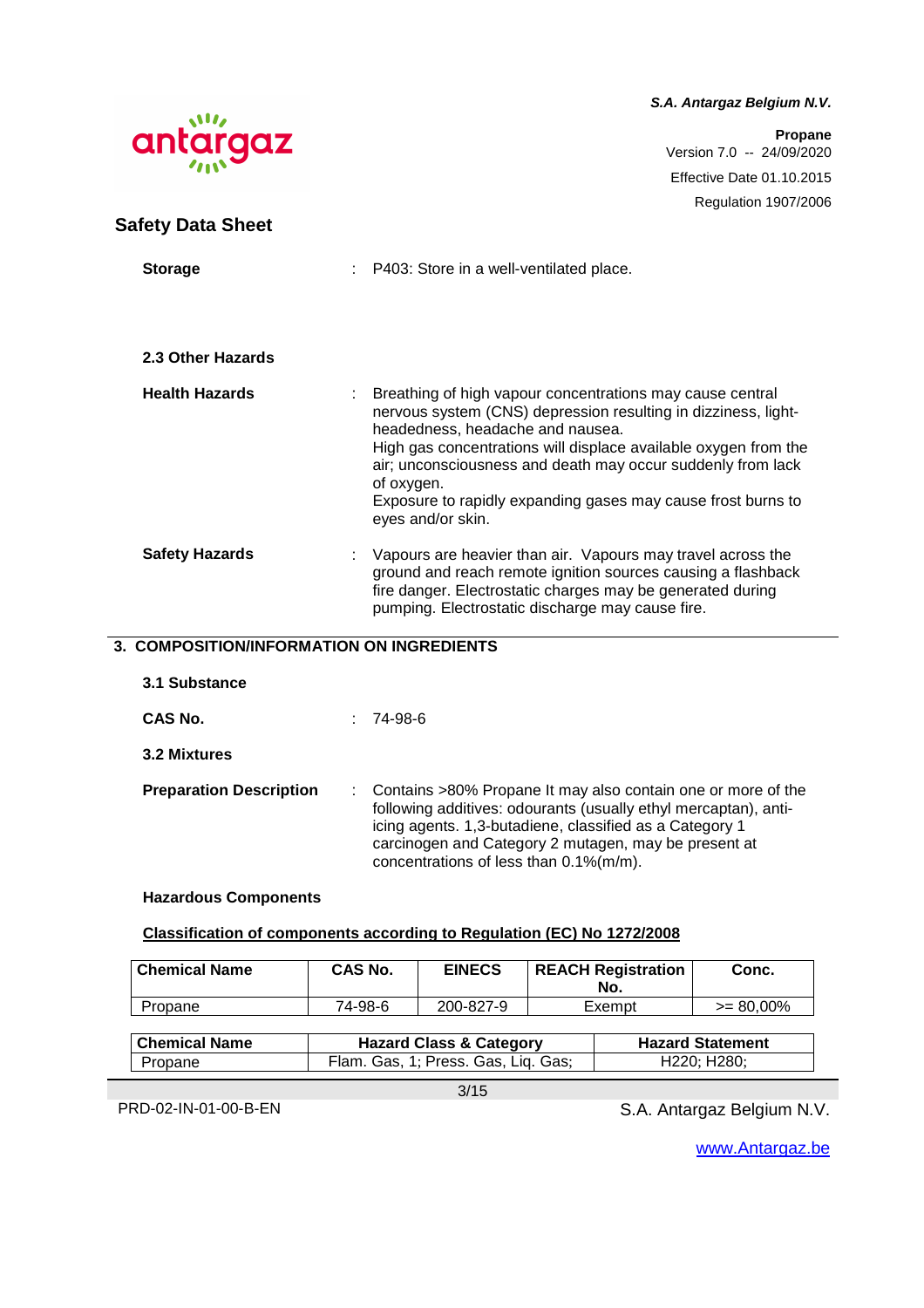

**Safety Data Sheet**

**S.A. Antargaz Belgium N.V.**

**Propane** Version 7.0 -- 24/09/2020 Effective Date 01.10.2015 Regulation 1907/2006

| <b>Additional Information</b>                                                       | Refer to chapter 16 for full text of EC R-phrases.                                                                                                                                                                                                                                                        |
|-------------------------------------------------------------------------------------|-----------------------------------------------------------------------------------------------------------------------------------------------------------------------------------------------------------------------------------------------------------------------------------------------------------|
| <b>4. FIRST AID MEASURES</b>                                                        |                                                                                                                                                                                                                                                                                                           |
| <b>4.1 Description of First Aid Measures</b>                                        |                                                                                                                                                                                                                                                                                                           |
| <b>Inhalation</b>                                                                   | Remove to fresh air. If breathing but unconscious, place in the<br>recovery position. If breathing has stopped, apply artificial<br>respiration. If heartbeat absent, give external cardiac<br>compression. Monitor breathing and pulse. Seek urgent<br>medical advice.                                   |
| <b>Skin Contact</b>                                                                 | In the event of frostbite, slowly warm the exposed area by<br>rinsing with warm water. Otherwise: Obtain medical treatment<br>immediately. Contaminated clothing may be a fire hazard and<br>therefore should be soaked with water before being removed.<br>Loosen tight clothing. Keep warm and at rest. |
| <b>Eye Contact</b>                                                                  | DO NOT DELAY. Obtain medical treatment immediately.<br>Remove contact lenses, if present and easy to do. Continue<br>rinsing. Flush eye with copious quantities of water.                                                                                                                                 |
| Ingestion                                                                           | In the unlikely event of ingestion, obtain medical attention<br>immediately.                                                                                                                                                                                                                              |
| 4.2 Most important<br>symptoms/effects, acute<br>& delayed                          | High concentrations may cause central nervous system<br>depression resulting in headaches, dizziness and nausea;<br>continued exposure may result in unconsciousness and/or<br>death.                                                                                                                     |
| 4.3 Indication of<br>immediate medical<br>attention and special<br>treatment needed | Treat symptomatically.<br>Administer oxygen if necessary.                                                                                                                                                                                                                                                 |

# **5. FIRE FIGHTING MEASURES**

Clear fire area of all non-emergency personnel.

| 5.1 Extinguishing Media                  | : Shut off supply. If not possible and no risk to surroundings, let<br>the fire burn itself out. Use foam, water fog for major fires. Use<br>dry chemical powder, carbon dioxide, sand or earth for minor<br>fires. |
|------------------------------------------|---------------------------------------------------------------------------------------------------------------------------------------------------------------------------------------------------------------------|
| <b>Unsuitable Extinguishing</b><br>Media | : Do not use direct water jets on the burning product as they<br>could cause a steam explosion and spread of the fire.<br>Simultaneous use of foam and water on the same surface is to                              |

4/15

PRD-02-IN-01-00-B-EN S.A. Antargaz Belgium N.V.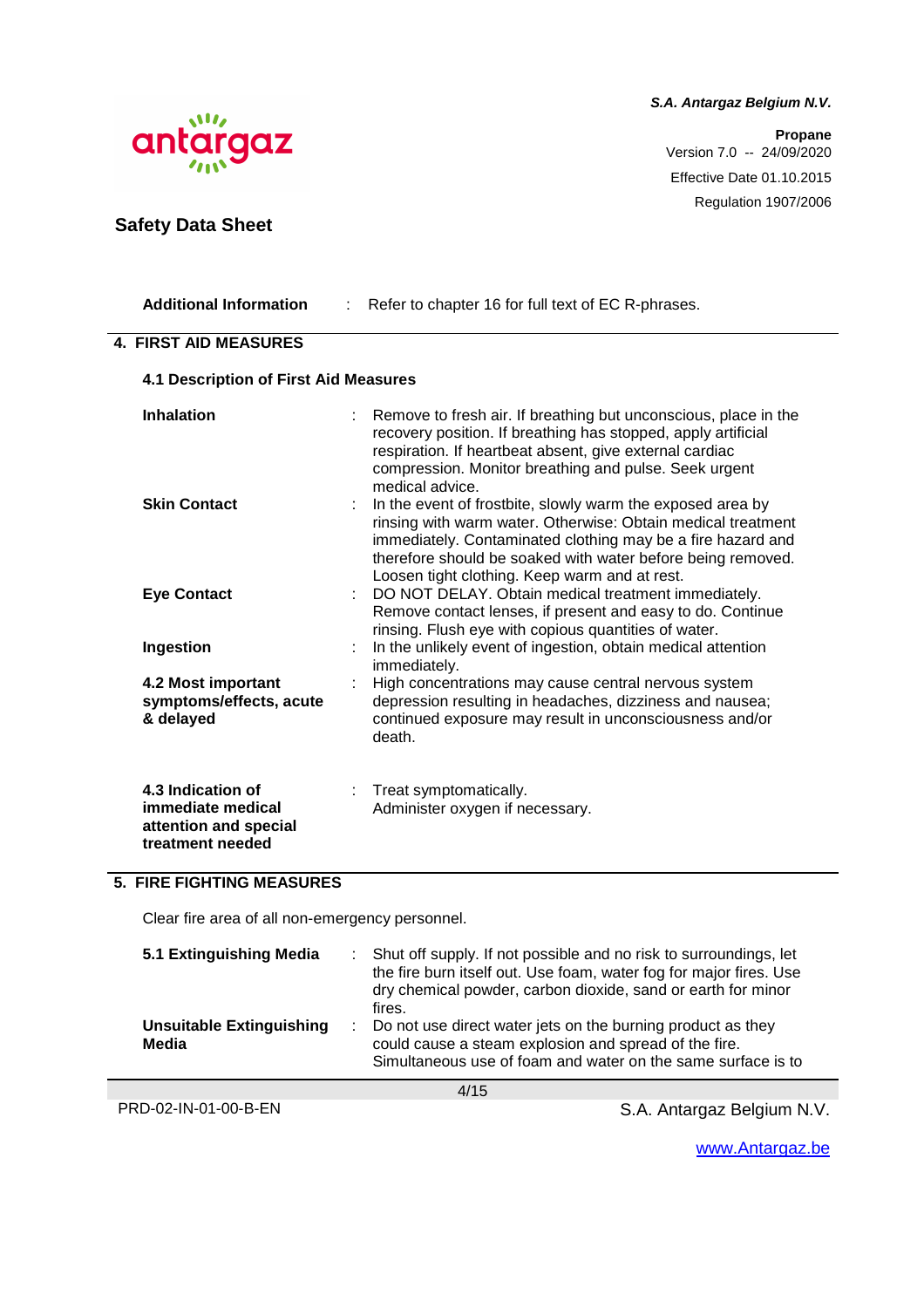**Propane** Version 7.0 -- 24/09/2020 Effective Date 01.10.2015 Regulation 1907/2006



**Safety Data Sheet**

|                              |   | be avoided as water destroys the foam.                          |
|------------------------------|---|-----------------------------------------------------------------|
| 5.2 Special hazards          |   | Hazardous combustion products may include: Carbon               |
| arising from substance or    |   | monoxide. Unidentified organic and inorganic compounds.         |
| mixture                      |   | Sustained fire attack on vessels may result in a Boiling Liquid |
|                              |   | Expanding Vapour Explosion (BLEVE). Contents are under          |
|                              |   | pressure and can explode when exposed to heat or flames.        |
|                              |   | The vapour is heavier than air, spreads along the ground and    |
|                              |   | distant ignition is possible.                                   |
| 5.3 Advice for fire-fighters | ÷ | Wear full protective clothing and self-contained breathing      |
|                              |   | apparatus.                                                      |
| <b>Additional Advice</b>     |   | Keep adjacent containers cool by spraying with water.           |

# **6. ACCIDENTAL RELEASE MEASURES**

Evacuate the area of all non-essential personnel. Ventilate contaminated area thoroughly. Avoid contact with spilled or released material. Immediately remove all contaminated clothing. Do not attempt to do so if clothing is adhering to skin. For guidance on selection of personal protective equipment see Chapter 8 of this Material Safety Data Sheet. For guidance on disposal of spilled material see Chapter 13 of this Material Safety Data Sheet.

| 6.1 Personal Precautions,<br><b>Protective Equipment and</b><br><b>Emergency Procedures</b><br><b>6.2 Environmental</b><br><b>Precautions</b><br><b>6.3 Methods and Material</b><br>for Containment and<br><b>Clean Up</b><br><b>Additional Advice</b> | Shut off leaks, if possible without personal risks. Remove all<br>possible sources of ignition in the surrounding area and<br>evacuate all personnel. Attempt to disperse the gas or to direct<br>its flow to a safe location for example by using fog sprays.<br>Take precautionary measures against static discharge. Ensure<br>electrical continuity by bonding and grounding (earthing) all<br>equipment. Monitor area with combustible gas meter. Use<br>appropriate containment to avoid environmental contamination.<br>Test atmosphere for flammable gas concentrations to ensure<br>safe working conditions before personnel are allowed to enter<br>the area.<br>Use appropriate containment to avoid environmental<br>contamination.<br>Allow to evaporate.<br>Attempt to disperse the vapour or to direct its flow to a safe<br>location, for example by using fog sprays. Otherwise treat as<br>for small spillage.<br>Notify authorities if any exposure to the general public or the<br>environment occurs or is likely to occur. Vapour may form an<br>explosive mixture with air. Risk of explosion. Inform the<br>emergency services if product enters surface water drains. |
|--------------------------------------------------------------------------------------------------------------------------------------------------------------------------------------------------------------------------------------------------------|------------------------------------------------------------------------------------------------------------------------------------------------------------------------------------------------------------------------------------------------------------------------------------------------------------------------------------------------------------------------------------------------------------------------------------------------------------------------------------------------------------------------------------------------------------------------------------------------------------------------------------------------------------------------------------------------------------------------------------------------------------------------------------------------------------------------------------------------------------------------------------------------------------------------------------------------------------------------------------------------------------------------------------------------------------------------------------------------------------------------------------------------------------------------------------------------|
| 7. HANDLING AND STORAGE                                                                                                                                                                                                                                |                                                                                                                                                                                                                                                                                                                                                                                                                                                                                                                                                                                                                                                                                                                                                                                                                                                                                                                                                                                                                                                                                                                                                                                                |
|                                                                                                                                                                                                                                                        |                                                                                                                                                                                                                                                                                                                                                                                                                                                                                                                                                                                                                                                                                                                                                                                                                                                                                                                                                                                                                                                                                                                                                                                                |
| <b>General Precautions</b>                                                                                                                                                                                                                             | Avoid breathing vapours or contact with material. Only use in<br>E/4E                                                                                                                                                                                                                                                                                                                                                                                                                                                                                                                                                                                                                                                                                                                                                                                                                                                                                                                                                                                                                                                                                                                          |
|                                                                                                                                                                                                                                                        |                                                                                                                                                                                                                                                                                                                                                                                                                                                                                                                                                                                                                                                                                                                                                                                                                                                                                                                                                                                                                                                                                                                                                                                                |

5/15

PRD-02-IN-01-00-B-EN S.A. Antargaz Belgium N.V.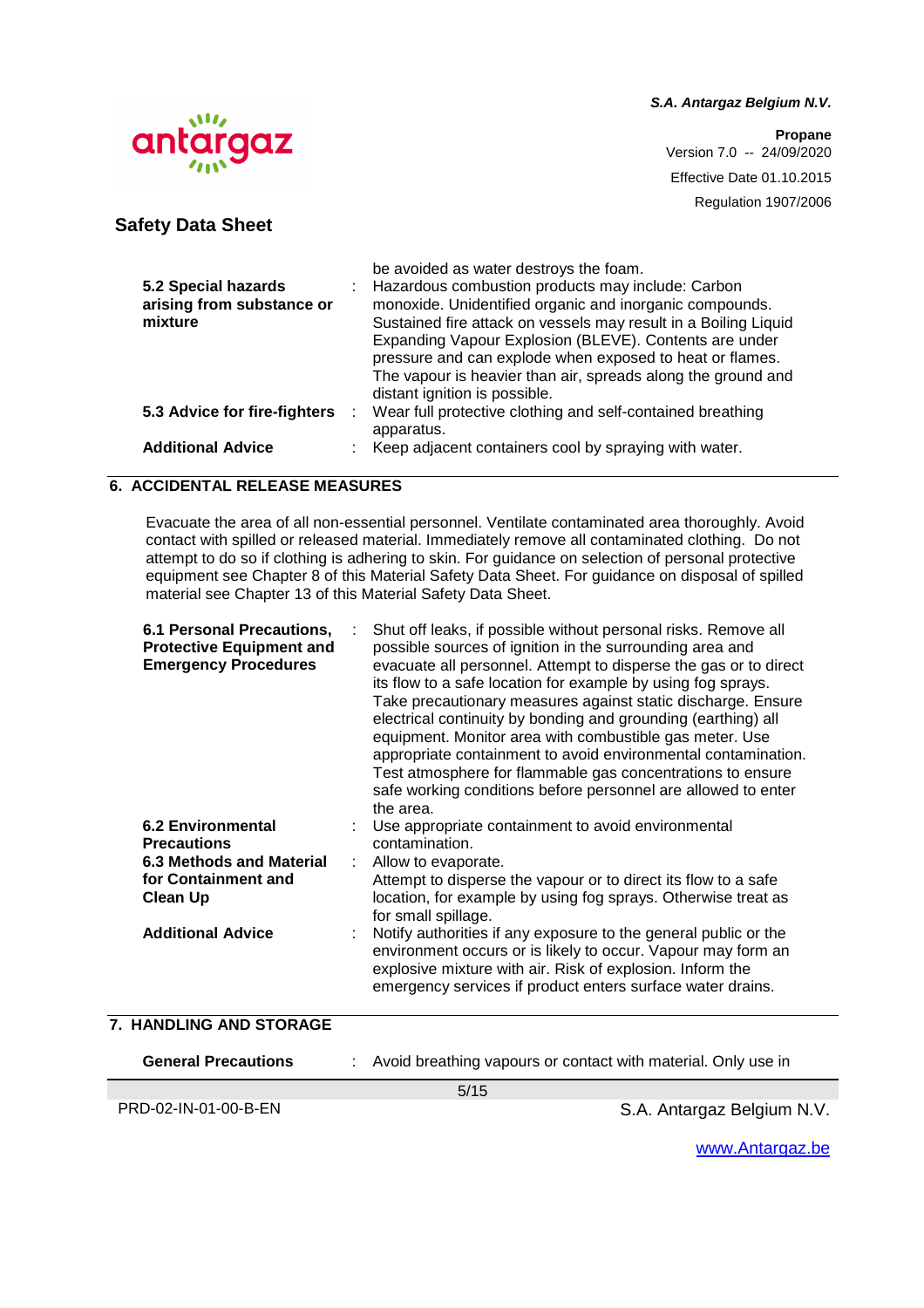# $\mathcal{M}$ antargaz

# **Safety Data Sheet**

**S.A. Antargaz Belgium N.V.**

**Propane** Version 7.0 -- 24/09/2020 Effective Date 01.10.2015 Regulation 1907/2006

| <b>7.1 Precautions for Safe</b><br><b>Handling</b>            |   | well ventilated areas. Wash thoroughly after handling. For<br>guidance on selection of personal protective equipment see<br>Chapter 8 of this Material Safety Data Sheet. Use the<br>information in this data sheet as input to a risk assessment of<br>local circumstances to help determine appropriate controls for<br>safe handling, storage and disposal of this material. Properly<br>dispose of any contaminated rags or cleaning materials in<br>order to prevent fires. Air-dry contaminated clothing in a well-<br>ventilated area before laundering. Use local exhaust ventilation<br>if there is risk of inhalation of vapours, mists or aerosols.<br>This product can create a low temperature exposure hazard<br>when released as a liquid. Extinguish any naked flames. Do<br>not smoke. Remove ignition sources. Avoid sparks. Avoid<br>prolonged or repeated contact with skin. Electrostatic charges<br>may be generated during handling. Electrostatic discharge may |
|---------------------------------------------------------------|---|-----------------------------------------------------------------------------------------------------------------------------------------------------------------------------------------------------------------------------------------------------------------------------------------------------------------------------------------------------------------------------------------------------------------------------------------------------------------------------------------------------------------------------------------------------------------------------------------------------------------------------------------------------------------------------------------------------------------------------------------------------------------------------------------------------------------------------------------------------------------------------------------------------------------------------------------------------------------------------------------|
| <b>7.2 Conditions for safe</b>                                |   | cause fire. Earth all equipment.<br>Store only in purpose-designed, appropriately labeled pressure                                                                                                                                                                                                                                                                                                                                                                                                                                                                                                                                                                                                                                                                                                                                                                                                                                                                                      |
| storage, including any<br>incompatibilities                   |   | vessels or cylinders. Must be stored in a well-ventilated area,<br>away from ignition sources and other sources of heat. Do not<br>store near cylinders containing compressed oxygen or other<br>strong oxidizers.                                                                                                                                                                                                                                                                                                                                                                                                                                                                                                                                                                                                                                                                                                                                                                      |
| <b>7.3 Specific End Uses</b><br><b>Additional Information</b> |   | Not applicable<br>This product is intended for use in closed systems only. Ensure                                                                                                                                                                                                                                                                                                                                                                                                                                                                                                                                                                                                                                                                                                                                                                                                                                                                                                       |
|                                                               |   | that all local regulations regarding handling and storage<br>facilities are followed.                                                                                                                                                                                                                                                                                                                                                                                                                                                                                                                                                                                                                                                                                                                                                                                                                                                                                                   |
| <b>Product Transfer</b>                                       |   | Do not use compressed air for filling, discharging or handling.<br>Electrostatic charges may be generated during pumping.<br>Electrostatic discharge may cause fire. Delivery lines may<br>become cold enough to present a cold burns hazard.                                                                                                                                                                                                                                                                                                                                                                                                                                                                                                                                                                                                                                                                                                                                           |
| <b>Recommended Materials</b>                                  | ÷ | For containers and container linings, use materials specifically<br>approved for use with this product. Examples of suitable<br>materials are: PA-11, PEEK, PVDF, PTFE, GRE (Epoxy),<br>GRVE (vinyl ester), Viton (FKM), type F and GB, Neoprene<br>$(CR)$ .                                                                                                                                                                                                                                                                                                                                                                                                                                                                                                                                                                                                                                                                                                                            |
| <b>Unsuitable Materials</b>                                   |   | Some forms of cast iron. Examples of materials to avoid are:<br>ABS, polymethyl methacrylate (PMMA), polyethylene (PE /<br>HDPE), polypropylene (PP), PVC, natural rubber (NR), Nitrile<br>(NBR) ethylene propylene rubber (EPDM), Butyl (IIR), Hypalon<br>(CSM), polystyrene, polyvinyl chloride (PVC), polyisobutylene.                                                                                                                                                                                                                                                                                                                                                                                                                                                                                                                                                                                                                                                               |
| <b>Container Advice</b>                                       |   | For containers and container linings, aluminium should not be<br>used if there is a risk of caustic contamination of the product.<br>Containers, even those that have been emptied, can contain<br>explosive vapours. Do not cut, drill, grind, weld or perform<br>similar operations on or near containers.                                                                                                                                                                                                                                                                                                                                                                                                                                                                                                                                                                                                                                                                            |

6/15

PRD-02-IN-01-00-B-EN S.A. Antargaz Belgium N.V.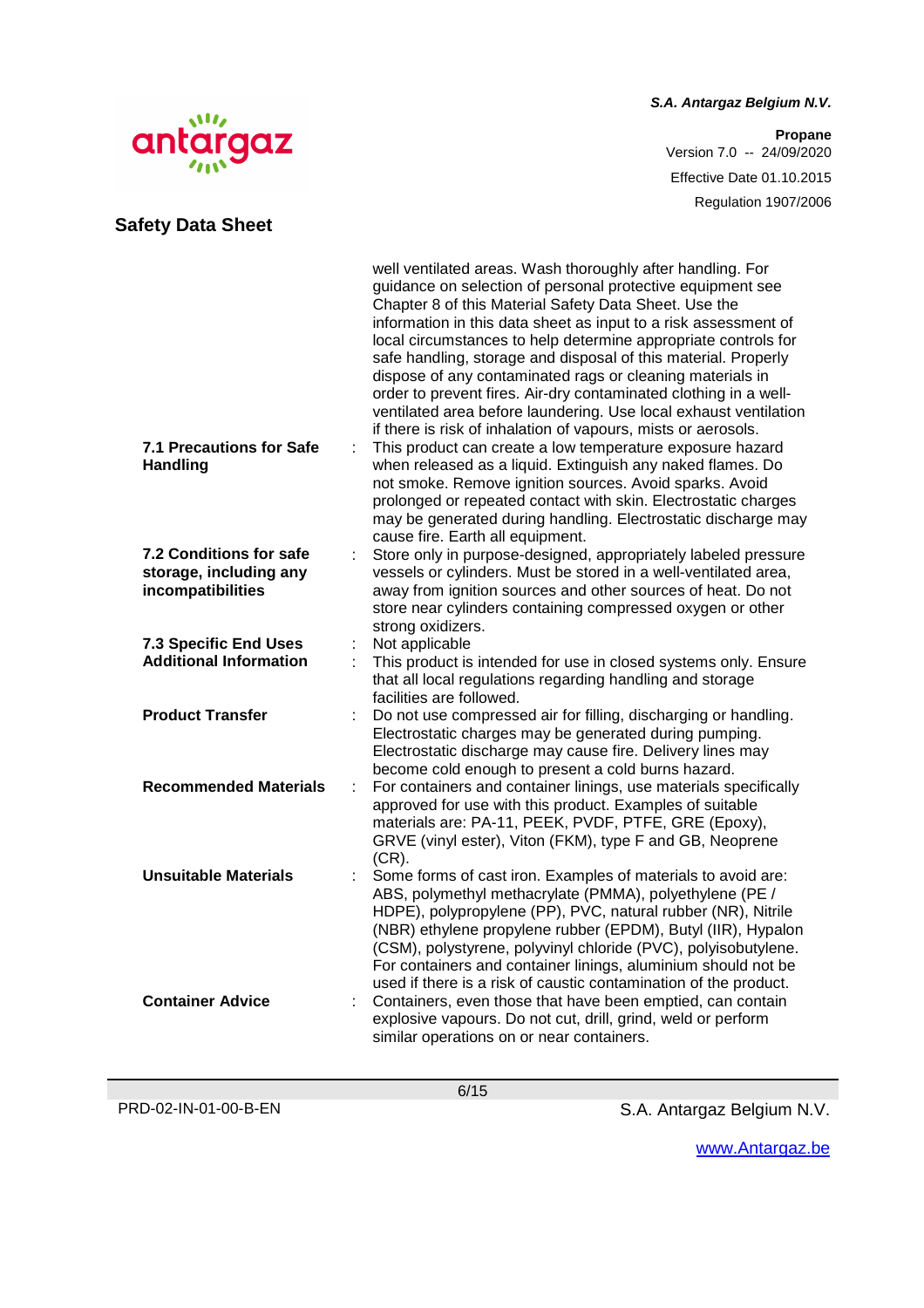

**Propane** Version 7.0 -- 24/09/2020 Effective Date 01.10.2015 Regulation 1907/2006

# **Safety Data Sheet**

#### **8. EXPOSURE CONTROLS/PERSONAL PROTECTION**

If the American Conference of Governmental Industrial Hygienists (ACGIH) value is provided on this document, it is provided for information only.

#### **8.1 Control Parameters**

#### **Occupational Exposure Limits**

| <b>Material</b> | <b>Source</b> | $T$ ype    | ppm   | mg/m3 | <b>Notation</b> |
|-----------------|---------------|------------|-------|-------|-----------------|
| Propane         | <b>ACGIH</b>  | <b>TWA</b> | .000  |       |                 |
|                 |               |            | ppm   |       |                 |
|                 | (BE)<br>OEL.  | TWA        | 0.000 |       |                 |
|                 |               |            | ppm   |       |                 |

| <b>Material</b> | <b>Source</b> | <b>Hazard Designation</b> |
|-----------------|---------------|---------------------------|
| Propane         | (BE<br>OEL    | Asphyxiant.               |

#### **Biological Exposure Index (BEI)**

No biological limit allocated.

| <b>Derived No Effect Levels</b><br>(DNEL)      | ÷. | Not applicable.                                                                                                                                                                                                                                                                                                                                                                                                                   |  |
|------------------------------------------------|----|-----------------------------------------------------------------------------------------------------------------------------------------------------------------------------------------------------------------------------------------------------------------------------------------------------------------------------------------------------------------------------------------------------------------------------------|--|
| <b>PNEC related information</b>                |    | Exposure assessments have not been presented for the<br>environment therefore PNEC values not required.                                                                                                                                                                                                                                                                                                                           |  |
| <b>8.2 Exposure Controls</b>                   |    |                                                                                                                                                                                                                                                                                                                                                                                                                                   |  |
| <b>General Information</b>                     |    | The level of protection and types of controls necessary will vary<br>depending upon potential exposure conditions. Select controls<br>based on a risk assessment of local circumstances.<br>Appropriate measures include: Use sealed systems as far as<br>possible. Adequate explosion-proof ventilation to control<br>airborne concentrations below the exposure guidelines/limits.<br>Local exhaust ventilation is recommended. |  |
| <b>Occupational Exposure Controls</b>          |    |                                                                                                                                                                                                                                                                                                                                                                                                                                   |  |
| <b>Personal Protective</b><br><b>Equipment</b> | ÷. | Personal protective equipment (PPE) should meet<br>recommended national standards. Check with PPE suppliers.                                                                                                                                                                                                                                                                                                                      |  |

7/15

PRD-02-IN-01-00-B-EN S.A. Antargaz Belgium N.V.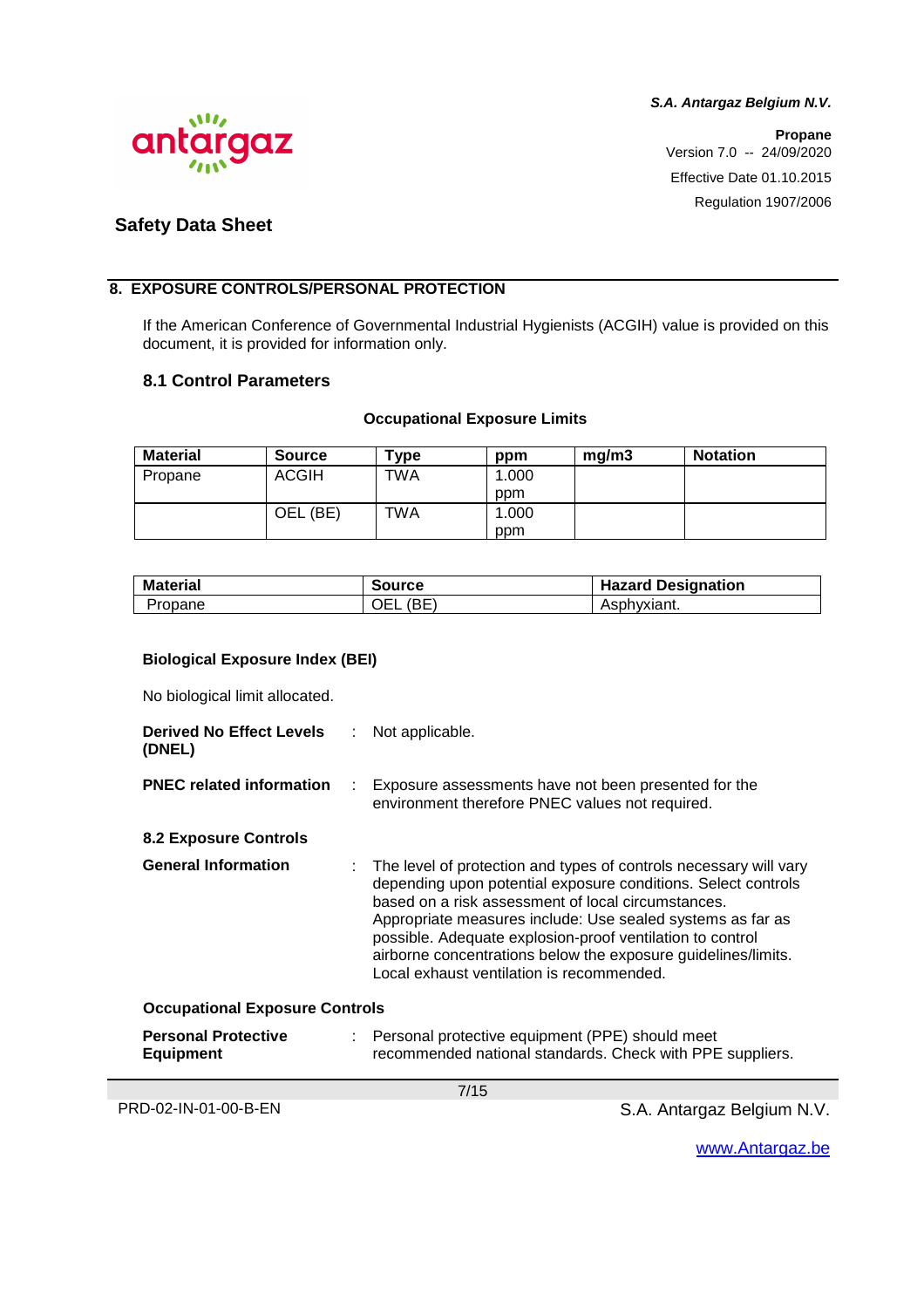**Propane** Version 7.0 -- 24/09/2020 Effective Date 01.10.2015 Regulation 1907/2006

# Wh antargaz

**Safety Data Sheet**

| <b>Eye Protection</b>                                                                       |   | Chemical splash goggles (gas-tight monogoggles) and face<br>shield with chin guard.                                                                                                                                                                                                                                                                                                                                                                                                                                                                                                                                                                                                                                                                                                                                                                                                                                                      |
|---------------------------------------------------------------------------------------------|---|------------------------------------------------------------------------------------------------------------------------------------------------------------------------------------------------------------------------------------------------------------------------------------------------------------------------------------------------------------------------------------------------------------------------------------------------------------------------------------------------------------------------------------------------------------------------------------------------------------------------------------------------------------------------------------------------------------------------------------------------------------------------------------------------------------------------------------------------------------------------------------------------------------------------------------------|
| <b>Hand Protection</b>                                                                      |   | Approved to EU Standard EN166.<br>Personal hygiene is a key element of effective hand care.<br>Gloves must only be worn on clean hands. After using gloves,<br>hands should be washed and dried thoroughly. Application of a<br>non-perfumed moisturizer is recommended. Suitability and<br>durability of a glove is dependent on usage, e.g. frequency and<br>duration of contact, chemical resistance of glove material,<br>glove thickness, and dexterity. Always seek advice from glove<br>suppliers. Contaminated gloves should be replaced. Where<br>hand contact with the product may occur the use of gloves<br>approved to relevant standards (e.g. Europe: EN374, US:<br>F739) made from the following materials may provide suitable<br>chemical protection: Neoprene rubber. Nitrile rubber. If contact<br>with liquefied product is possible or anticipated, gloves should<br>be thermally insulated to prevent cold burns. |
| <b>Body protection</b>                                                                      | t | Chemical and cold resistant gloves/gauntlets, boots, and                                                                                                                                                                                                                                                                                                                                                                                                                                                                                                                                                                                                                                                                                                                                                                                                                                                                                 |
| <b>Respiratory Protection</b>                                                               | t | apron.<br>If engineering controls do not maintain airborne concentrations<br>to a level which is adequate to protect worker health, select<br>respiratory protection equipment suitable for the specific<br>conditions of use and meeting relevant legislation. Check with<br>respiratory protective equipment suppliers. Where air-filtering<br>respirators are unsuitable (e.g. airborne concentrations are<br>high, risk of oxygen deficiency, confined space) use<br>appropriate positive pressure breathing apparatus. Where air-<br>filtering respirators are suitable, select an appropriate<br>combination of mask and filter. Select a filter suitable for<br>organic gases and vapours [boiling point <65 °C (149 °F)]                                                                                                                                                                                                         |
| <b>Thermal Hazards</b>                                                                      |   | When handling cold material that can cause frost burns, wear<br>heat resistant gloves, safety hat and visor, cold resistant<br>overalls (with cuffs over gloves and legs over boots) and heavy<br>duty boots e.g. leather for cold resistance.                                                                                                                                                                                                                                                                                                                                                                                                                                                                                                                                                                                                                                                                                           |
| <b>Monitoring Methods</b>                                                                   | ÷ | Monitoring of the concentration of substances in the breathing<br>zone of workers or in the general workplace may be required to<br>confirm compliance with an OEL and adequacy of exposure<br>controls.                                                                                                                                                                                                                                                                                                                                                                                                                                                                                                                                                                                                                                                                                                                                 |
| <b>Environmental Exposure Controls</b><br><b>Environmental exposure</b><br>control measures |   | Local guidelines on emission limits for volatile substances must<br>be observed for the discharge of exhaust air containing vapour.                                                                                                                                                                                                                                                                                                                                                                                                                                                                                                                                                                                                                                                                                                                                                                                                      |

8/15

PRD-02-IN-01-00-B-EN S.A. Antargaz Belgium N.V.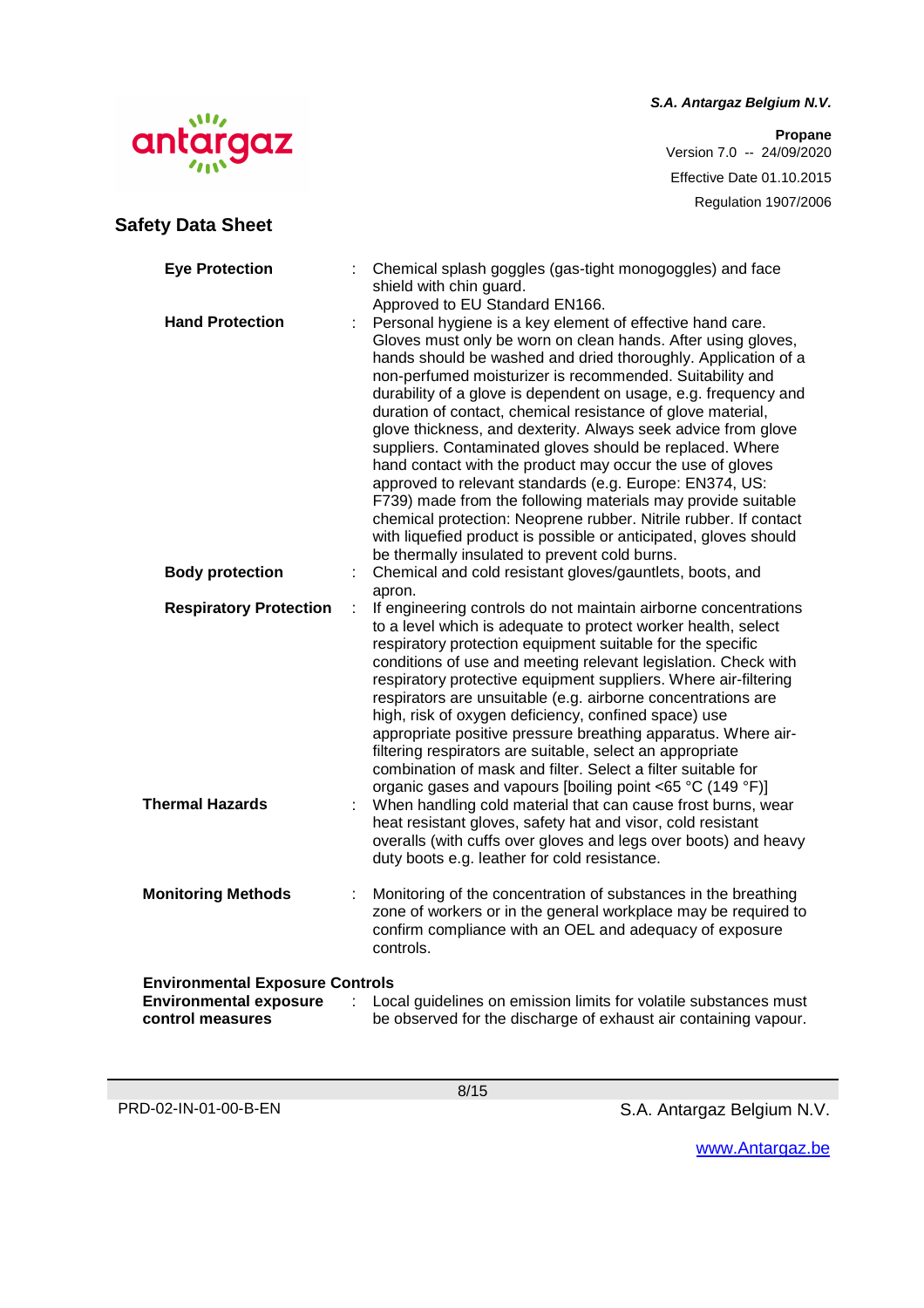**Propane** Version 7.0 -- 24/09/2020 Effective Date 01.10.2015 Regulation 1907/2006



# **Safety Data Sheet**

# **9. PHYSICAL AND CHEMICAL PROPERTIES**

#### **9.1 Information on basic physical and chemical properties**

| Appearance<br>Odour<br>pH<br>Initial Boiling Point and<br><b>Boiling Range</b>                                                                                                                           | Colourless. Liquid under pressure.<br>: Distinctive and unpleasant if stenched, odourless if<br>unstenched<br>Not applicable<br>Typical -40 °C / -40 °F 1.013 hPa                                                                                                 |
|----------------------------------------------------------------------------------------------------------------------------------------------------------------------------------------------------------|-------------------------------------------------------------------------------------------------------------------------------------------------------------------------------------------------------------------------------------------------------------------|
| <b>Freezing Point</b><br>Flash point<br>Upper / lower Flammability<br>or Explosion limits<br>Auto-ignition temperature<br>Vapour pressure<br>Density<br>Water solubility<br>Solubility in other solvents | Typical -187,6 °C / -305,7 °F<br>: Typical -104 °C / -155 °F<br>: Typical 1,7 - 10,9 %(V)<br>Typical 450 $^{\circ}$ C / 842 $^{\circ}$ F<br>: ca. 980 kPa at 20 °C / 68 °F<br>: Typical 500 - 510 kg/m3 at 15 °C / 59 °F<br>: Negligible.<br>: Data not available |
| n-octanol/water partition<br>coefficient (log Pow)<br>Dynamic viscosity<br>Kinematic viscosity<br>Vapour density (air=1)<br>Evaporation rate (nBuAc=1) : Data not available<br>Flammability              | : ca. 2, 3<br>: Not applicable.<br>: Not applicable.<br>: ca. 1,5 at 15 °C / 59 °F<br>: Extremely flammable.                                                                                                                                                      |
| 9.2 Other Information                                                                                                                                                                                    |                                                                                                                                                                                                                                                                   |
| Other Information                                                                                                                                                                                        | : Not applicable.                                                                                                                                                                                                                                                 |
| <b>10. STABILITY AND REACTIVITY</b>                                                                                                                                                                      |                                                                                                                                                                                                                                                                   |
| 10.1 Reactivity                                                                                                                                                                                          | No, product will not become self-reactive.                                                                                                                                                                                                                        |
| <b>10.2 Chemical Stability</b>                                                                                                                                                                           | : Stable.                                                                                                                                                                                                                                                         |
| 10.3 Possibility of<br><b>Hazardous Reactions</b><br><b>10.4 Conditions to Avoid</b><br>10.5 Incompatible<br><b>Materials</b>                                                                            | No, hazardous, exothermic polymerization cannot occur.<br>: Heat, open flames, sparks and flammable atmospheres.<br>: Strong oxidising agents.                                                                                                                    |
| <b>10.6 Hazardous</b>                                                                                                                                                                                    | : Hazardous decomposition products are not expected to form                                                                                                                                                                                                       |

9/15

PRD-02-IN-01-00-B-EN S.A. Antargaz Belgium N.V.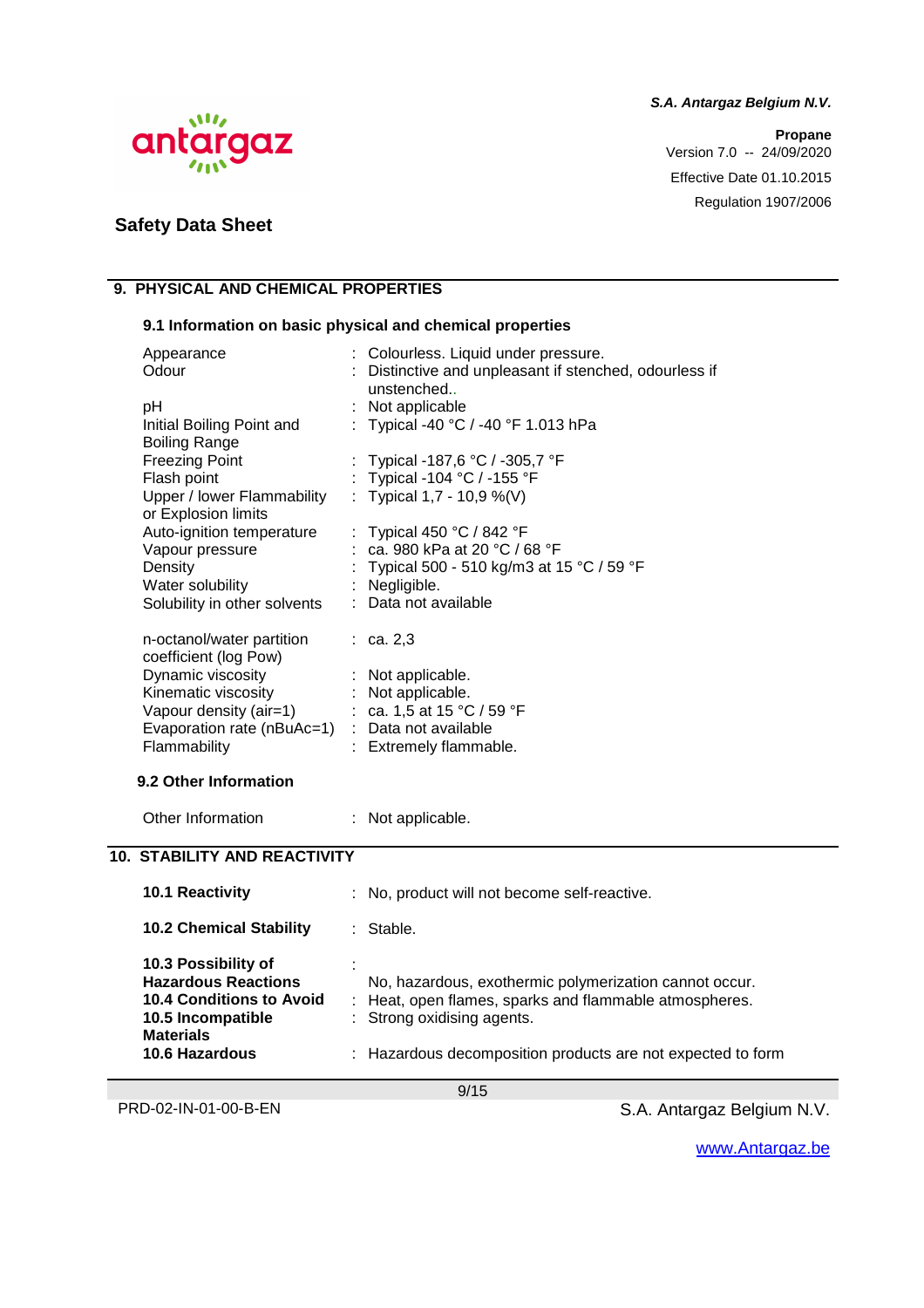**Propane** Version 7.0 -- 24/09/2020 Effective Date 01.10.2015 Regulation 1907/2006



# **Safety Data Sheet**

**Decomposition Products** during normal storage.

### **11. TOXICOLOGICAL INFORMATION**

#### **11.1 Information on Toxicological effects**

| <b>Basis for Assessment</b>       | Information given is based on product data, a knowledge of the<br>components and the toxicology of similar products. |
|-----------------------------------|----------------------------------------------------------------------------------------------------------------------|
| <b>Likely Routes of</b>           | Inhalation is the primary route of exposure although exposure                                                        |
| <b>Exposure</b>                   | may occur through skin or eye contact.                                                                               |
|                                   |                                                                                                                      |
| <b>Acute Oral Toxicity</b>        | Not applicable.                                                                                                      |
| <b>Acute Dermal Toxicity</b>      | Not applicable.                                                                                                      |
| <b>Acute Inhalation Toxicity</b>  | Low toxicity: LC50 > 20 mg/l / 4,00 h, Rat                                                                           |
| <b>Skin Corrosion/Irritation</b>  | Not irritating to skin.                                                                                              |
| <b>Serious Eye</b>                | Essentially non-irritating to eyes.                                                                                  |
| Damage/Irritation                 |                                                                                                                      |
| <b>Respiratory Irritation</b>     | Inhalation of vapours or mists may cause irritation to the                                                           |
|                                   | respiratory system.                                                                                                  |
| <b>Respiratory or Skin</b>        | Not expected to be a sensitiser.                                                                                     |
| <b>Sensitisation</b>              |                                                                                                                      |
| <b>Aspiration Hazard</b>          | Not considered an aspiration hazard.                                                                                 |
|                                   |                                                                                                                      |
| <b>Germ Cell Mutagenicity</b>     | No evidence of mutagenic activity.                                                                                   |
| Carcinogenicity                   | Not expected to be carcinogenic.                                                                                     |
| <b>Reproductive and</b>           | Not expected to impair fertility. Not a developmental toxicant.                                                      |
| <b>Developmental Toxicity</b>     |                                                                                                                      |
| Specific target organ             | High concentrations may cause central nervous system                                                                 |
| toxicity - single exposure        | depression resulting in headaches, dizziness and nausea;                                                             |
|                                   | continued inhalation may result in unconsciousness and/or                                                            |
|                                   | death.                                                                                                               |
| Specific target organ             | Low systemic toxicity on repeated exposure.                                                                          |
| toxicity - repeated               |                                                                                                                      |
| exposure                          |                                                                                                                      |
| <b>Additional Information</b>     | Rapid release of gases which are liquids under pressure may                                                          |
|                                   | cause frost burns of exposed tissues (skin, eye) due to                                                              |
|                                   | evaporative cooling. High gas concentrations will displace                                                           |
|                                   | available oxygen from the air; unconsciousness and death may                                                         |
|                                   | occur suddenly from lack of oxygen. Exposure to very high                                                            |
|                                   | concentrations of similar materials has been associated with                                                         |
|                                   | irregular heart rhythms and cardiac arrest.                                                                          |
|                                   |                                                                                                                      |
| <b>12. ECOLOGICAL INFORMATION</b> |                                                                                                                      |
|                                   |                                                                                                                      |
| <b>Basis for Assessment</b>       | Information given is based on product testing, and/or similar                                                        |
|                                   |                                                                                                                      |

10/15

PRD-02-IN-01-00-B-EN S.A. Antargaz Belgium N.V.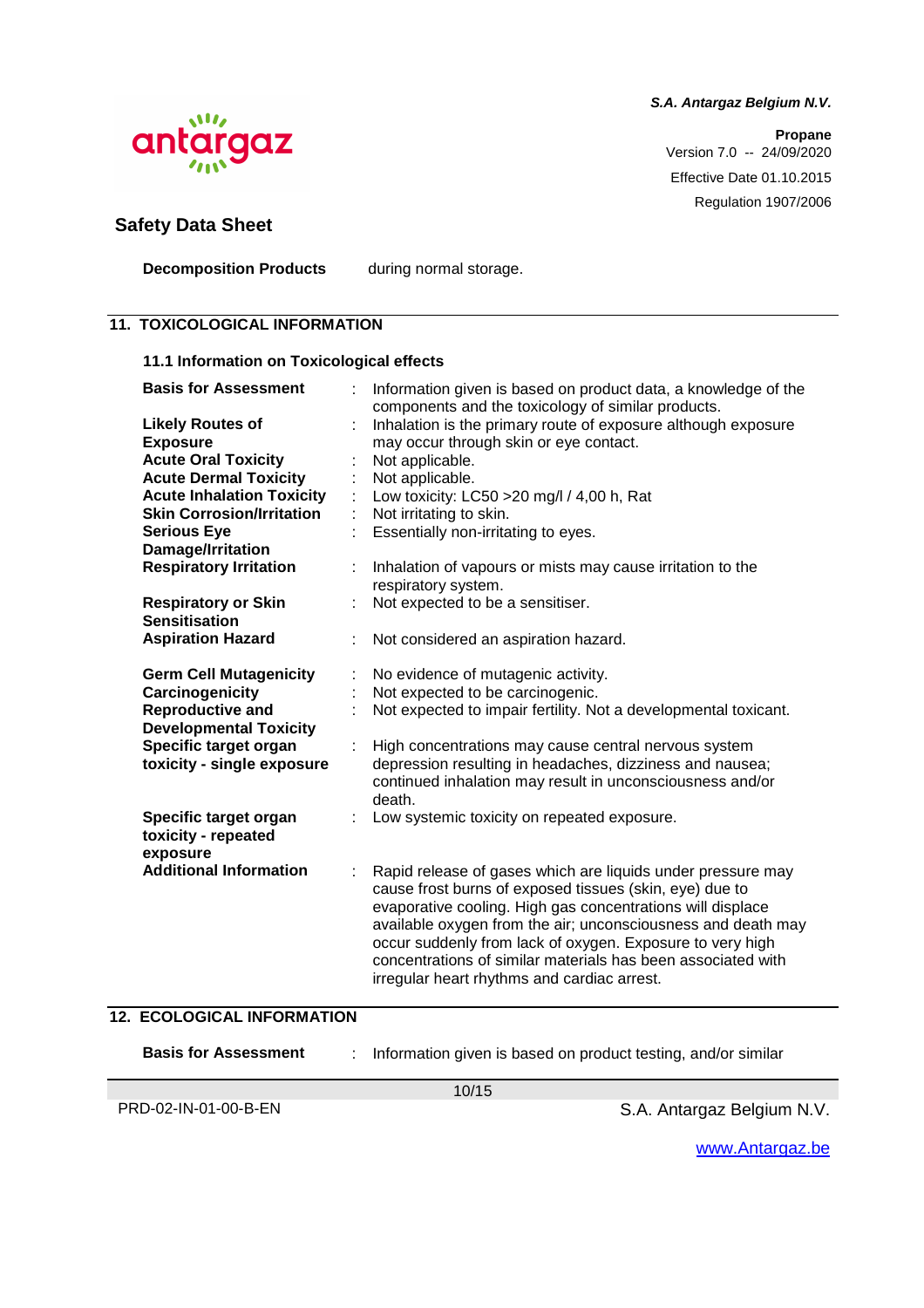**Propane** Version 7.0 -- 24/09/2020 Effective Date 01.10.2015 Regulation 1907/2006

| W |          |  |
|---|----------|--|
|   | antargaz |  |
|   |          |  |

**Safety Data Sheet**

#### products, and/or components. **12.1 Toxicity Acute Toxicity** : Physical properties indicate that petroleum gases will rapidly volatilise from the aquatic environment and that acute and chronic effects would not be observed in practice. **12.2 Persistence and degradability**  : Expected to be readily biodegradable. Oxidises rapidly by photo-chemical reactions in air. **12.3 Bioaccumulative Potential**  : Not expected to bioaccumulate significantly. **12.4 Mobility** : Because of their extreme volatility, air is the only environmental compartment that hydrocarbon gases will be found. **12.5 Result of the PBT and vPvB assessment**  : The substance does not fulfill all screening criteria for persistence, bioaccumulation and toxicity and hence is not considered to be PBT or vPvB. **12.6 Other Adverse Effects** : In view of the high rate of loss from solution, the product is unlikely to pose a significant hazard to aquatic life.

#### **13. DISPOSAL CONSIDERATIONS**

#### **13.1 Waste Treatment Methods**

| <b>Material Disposal</b><br><b>Container Disposal</b> | It is the responsibility of the waste generator to determine the<br>toxicity and physical properties of the material generated to<br>determine the proper waste classification and disposal<br>methods in compliance with applicable regulations. Waste<br>arising from a spillage or tank cleaning should be disposed of<br>in accordance with prevailing regulations, preferably to a<br>recognized collector or contractor. The competence of the<br>collector or contractor should be established beforehand. Do<br>not dispose into the environment, in drains or in water courses.<br>Given the nature and uses of this product, the need for<br>disposal seldom arises. If necessary, dispose by controlled<br>combustion in purpose-designed equipment. If this is not<br>possible, contact the supplier. |
|-------------------------------------------------------|-------------------------------------------------------------------------------------------------------------------------------------------------------------------------------------------------------------------------------------------------------------------------------------------------------------------------------------------------------------------------------------------------------------------------------------------------------------------------------------------------------------------------------------------------------------------------------------------------------------------------------------------------------------------------------------------------------------------------------------------------------------------------------------------------------------------|
|                                                       | Drain container thoroughly. After draining, vent in a safe place<br>away from sparks and fire. Residues may cause an explosion<br>hazard. Do not pollute the soil, water or environment with the<br>waste container. Return part-used or empty cylinders to the                                                                                                                                                                                                                                                                                                                                                                                                                                                                                                                                                   |
|                                                       | 11/15                                                                                                                                                                                                                                                                                                                                                                                                                                                                                                                                                                                                                                                                                                                                                                                                             |

PRD-02-IN-01-00-B-EN S.A. Antargaz Belgium N.V.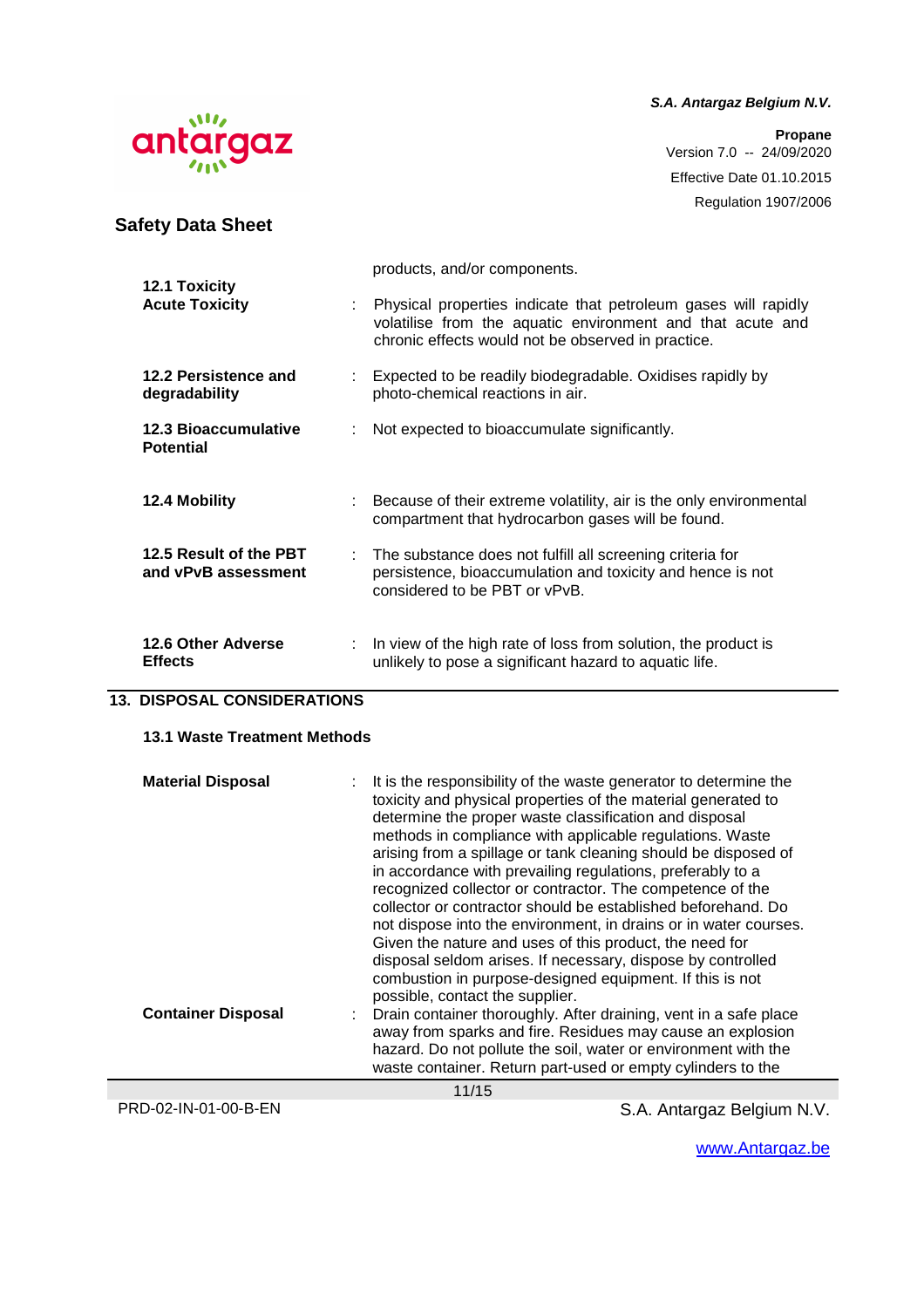**Propane** Version 7.0 -- 24/09/2020 Effective Date 01.10.2015 Regulation 1907/2006



# **Safety Data Sheet**

| <b>Local Legislation</b> | supplier. For tanks seek specialist advice from suppliers.<br>Dispose in accordance with prevailing regulations, preferably to<br>a recognized collector or contractor. The competence of the<br>collector or contractor should be established beforehand.<br>Disposal should be in accordance with applicable regional,<br>national, and local laws and regulations. Local regulations may<br>be more stringent than regional or national requirements and<br>must be complied with.<br>EU Waste Disposal Code (EWC): 16 05 04 gases in pressure<br>containers (including halons) containing dangerous |
|--------------------------|---------------------------------------------------------------------------------------------------------------------------------------------------------------------------------------------------------------------------------------------------------------------------------------------------------------------------------------------------------------------------------------------------------------------------------------------------------------------------------------------------------------------------------------------------------------------------------------------------------|
|                          | substances.                                                                                                                                                                                                                                                                                                                                                                                                                                                                                                                                                                                             |

# **14. TRANSPORT INFORMATION**

| Land transport (ADR/RID):<br><b>ADR</b>                                                               |        |                                                                                                                                                                                    |  |
|-------------------------------------------------------------------------------------------------------|--------|------------------------------------------------------------------------------------------------------------------------------------------------------------------------------------|--|
| 14.1 UN No.<br>14.2 UN Proper Shipping<br>Name<br>14.3 Transport Hazard<br>Class                      |        | 1965<br>HYDROCARBON GAS MIXTURE, LIQUEFIED, N.O.S.<br>(Propane)<br>2                                                                                                               |  |
| Danger label (primary risk)<br>14.5 Environmental Hazard                                              | $\sim$ | 2.1<br><b>No</b>                                                                                                                                                                   |  |
| 14.6 Special Precautions<br>for user                                                                  |        | Special Precautions: Refer to Chapter 7, Handling & Storage,<br>for special precautions which a user needs to be aware of or<br>needs to comply with in connection with transport. |  |
| <b>RID</b><br>14.1 UN No.<br>14.2 UN Proper Shipping<br>Name<br>14.3 Transport Hazard<br><b>Class</b> |        | 1965<br>HYDROCARBON GAS MIXTURE, LIQUEFIED, N.O.S.<br>(Propane)<br>$\overline{2}$                                                                                                  |  |
| Danger label (primary risk)<br>14.5 Environmental Hazard                                              | к.     | 2.1<br><b>No</b>                                                                                                                                                                   |  |
| 14.6 Special Precautions<br>for user                                                                  |        | Special Precautions: Refer to Chapter 7, Handling & Storage,<br>for special precautions which a user needs to be aware of or<br>needs to comply with in connection with transport. |  |
| Inland waterways transport (ADN):                                                                     |        |                                                                                                                                                                                    |  |
| 14.1 UN No.<br>14.2 UN Proper Shipping<br>Name                                                        |        | 1965<br>HYDROCARBON GAS MIXTURE, LIQUEFIED, N.O.S.<br>(Propane)                                                                                                                    |  |
| 12/15                                                                                                 |        |                                                                                                                                                                                    |  |

PRD-02-IN-01-00-B-EN S.A. Antargaz Belgium N.V.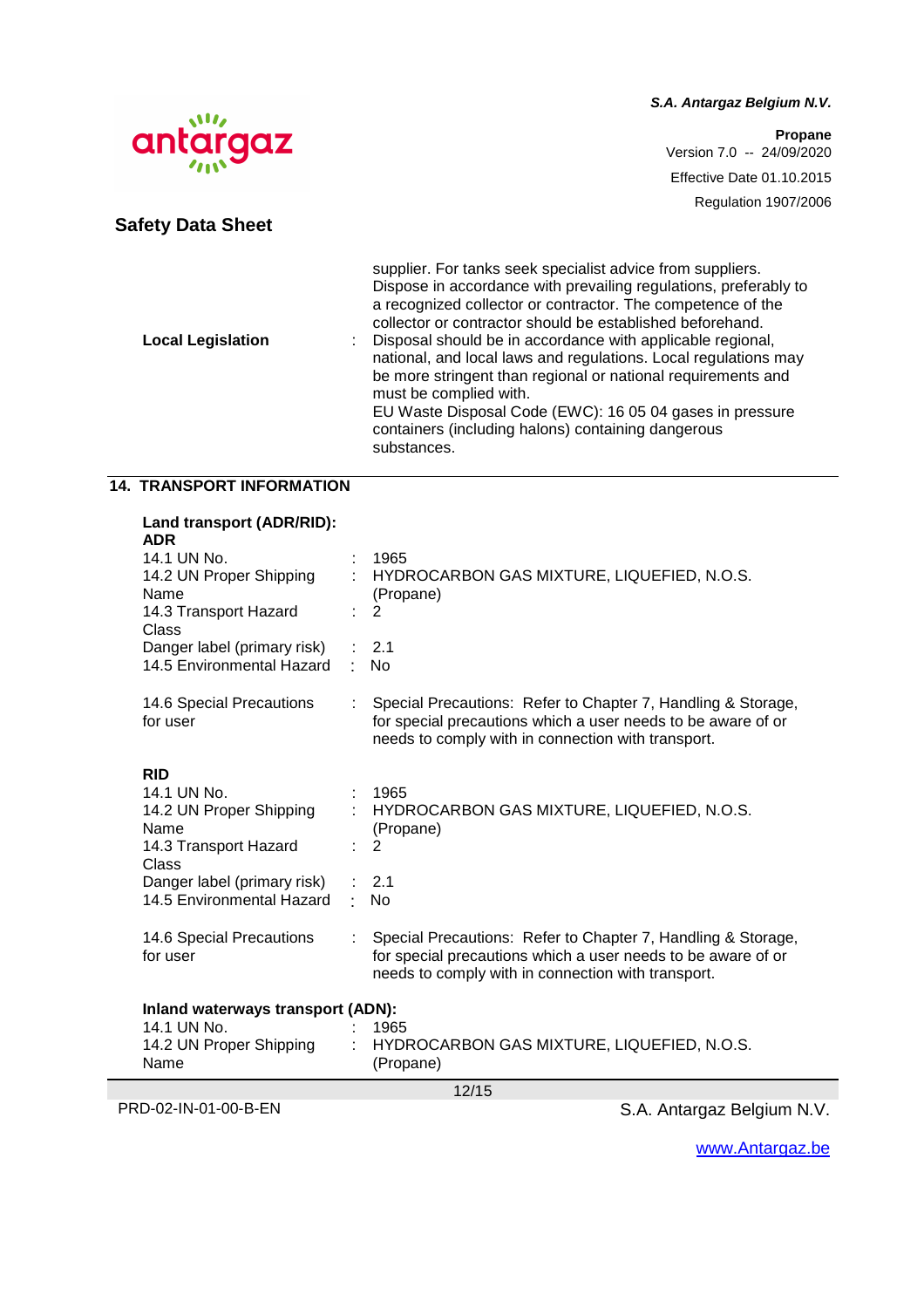# $\mathbf{M}$ antargaz

#### **S.A. Antargaz Belgium N.V.**

**Propane** Version 7.0 -- 24/09/2020 Effective Date 01.10.2015 Regulation 1907/2006

# **Safety Data Sheet**

| 14.3 Transport Hazard<br>Class                           |    | 2                                                                                                                                                                                  |
|----------------------------------------------------------|----|------------------------------------------------------------------------------------------------------------------------------------------------------------------------------------|
| Danger label (primary risk)<br>14.5 Environmental Hazard | ۰  | 2.1<br>No                                                                                                                                                                          |
| 14.6 Special Precautions<br>for user                     |    | Special Precautions: Refer to Chapter 7, Handling & Storage,<br>for special precautions which a user needs to be aware of or<br>needs to comply with in connection with transport. |
| Sea transport (IMDG Code):                               |    |                                                                                                                                                                                    |
| 14.1 UN No.                                              |    | <b>UN 1965</b>                                                                                                                                                                     |
| 14.2 UN Proper Shipping                                  |    | HYDROCARBON GAS MIXTURE, LIQUEFIED, N.O.S.                                                                                                                                         |
| Name                                                     |    |                                                                                                                                                                                    |
| Technical name                                           |    | (Propane)<br>2.1                                                                                                                                                                   |
| 14.3 Transport Hazard<br>Class                           |    |                                                                                                                                                                                    |
| 14.5 Marine pollutant                                    |    | No                                                                                                                                                                                 |
| 14.6 Special Precautions<br>for user                     |    | Special Precautions: Refer to Chapter 7, Handling & Storage,<br>for special precautions which a user needs to be aware of or<br>needs to comply with in connection with transport. |
| Air transport (IATA):                                    |    |                                                                                                                                                                                    |
| 14.1 UN No.                                              |    | 1965                                                                                                                                                                               |
| 14.2 UN Proper Shipping<br>Name                          |    | Hydrocarbon gas mixture, liquefied, n.o.s.                                                                                                                                         |
| Technical name                                           |    | (Propane)                                                                                                                                                                          |
| 14.3 Transport Hazard                                    |    | 2.1                                                                                                                                                                                |
| Class                                                    |    |                                                                                                                                                                                    |
| 14.5 Environmental Hazard                                | ۰. | No                                                                                                                                                                                 |
| 14.6 Special Precautions<br>for user                     |    | Special Precautions: Refer to Chapter 7, Handling & Storage,<br>for special precautions which a user needs to be aware of or<br>needs to comply with in connection with transport. |
| Sea (Annex II of MARPOL 73/78 and the IBC code)          |    |                                                                                                                                                                                    |
| <b>Pollution Category</b>                                |    | Not applicable.                                                                                                                                                                    |
| Ship Type                                                |    | Not applicable.                                                                                                                                                                    |

Product Name : Not applicable. Special Precaution : Not applicable.

13/15

PRD-02-IN-01-00-B-EN S.A. Antargaz Belgium N.V.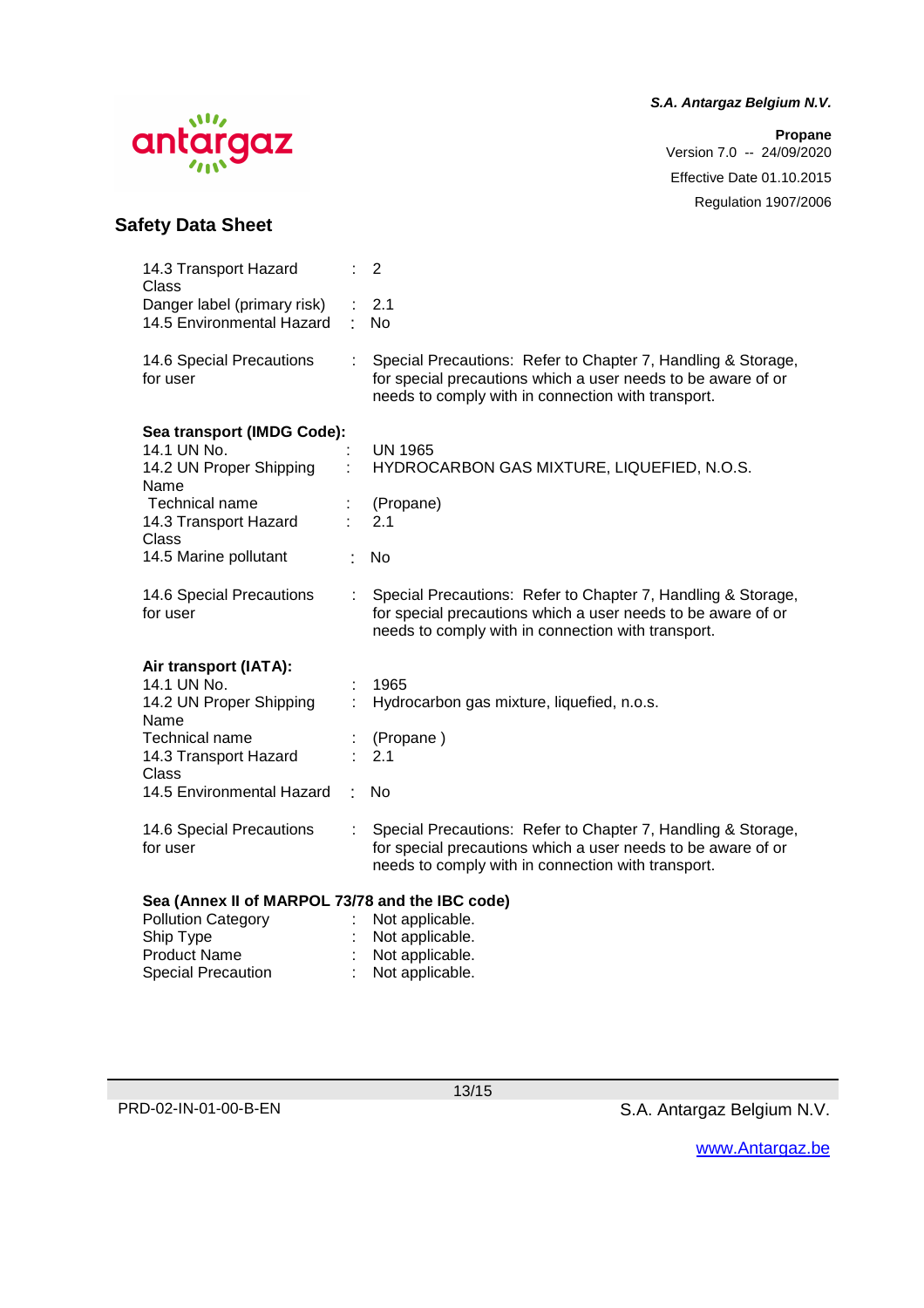

**Propane** Version 7.0 -- 24/09/2020 Effective Date 01.10.2015 Regulation 1907/2006

### **Safety Data Sheet**

#### **15. REGULATORY INFORMATION**

The regulatory information is not intended to be comprehensive. Other regulations may apply to this material.

#### **15.1 Safety, health and environmental regulations/legislation specific for the substance or mixture**

**Other regulatory Information** 

| <b>15.2 Chemical Safety</b> | No chemical safety assessment has been performed for this |
|-----------------------------|-----------------------------------------------------------|
| <b>Assessment</b>           | substance.                                                |

#### **16. OTHER INFORMATION**

| R-phrase(s)              |  |
|--------------------------|--|
| $21.711 - 2.121 - 2.121$ |  |

| <b>CLP Hazard Statements</b> |                                                     |  |  |
|------------------------------|-----------------------------------------------------|--|--|
| H <sub>220</sub>             | Extremely flammable gas.                            |  |  |
| H <sub>280</sub>             | Contains gas under pressure; may explode if heated. |  |  |

#### **Identified Uses according to the Use Descriptor System**

| Recommended<br><b>Restrictions on Use</b><br>(Advice Against) |    | This product must not be used in applications other than those<br>recommended in Section 1, without first seeking the advice of<br>the supplier.                                                                                                                          |
|---------------------------------------------------------------|----|---------------------------------------------------------------------------------------------------------------------------------------------------------------------------------------------------------------------------------------------------------------------------|
| <b>Additional Information</b>                                 | ÷. | This document contains important information to ensure the<br>safe storage, handling and use of this product. The information<br>in this document should be brought to the attention of the<br>person in your organisation responsible for advising on safety<br>matters. |
| <b>Other Information</b>                                      |    |                                                                                                                                                                                                                                                                           |
| <b>MSDS Distribution</b>                                      |    | The information in this document should be made available to<br>all who may handle the product.                                                                                                                                                                           |
| <b>MSDS Version Number</b>                                    |    | : 2.0                                                                                                                                                                                                                                                                     |
| <b>MSDS Effective Date</b>                                    |    | : 01.10.2015                                                                                                                                                                                                                                                              |
| <b>MSDS Revisions</b>                                         |    | A vertical bar ( ) in the left margin indicates an amendment<br>from the previous version.                                                                                                                                                                                |
| <b>MSDS Regulation</b>                                        |    | Regulation 1272/2008/EC                                                                                                                                                                                                                                                   |
| <b>Disclaimer</b>                                             |    | This information is based on our current knowledge and is                                                                                                                                                                                                                 |
| 14/15                                                         |    |                                                                                                                                                                                                                                                                           |

PRD-02-IN-01-00-B-EN S.A. Antargaz Belgium N.V.